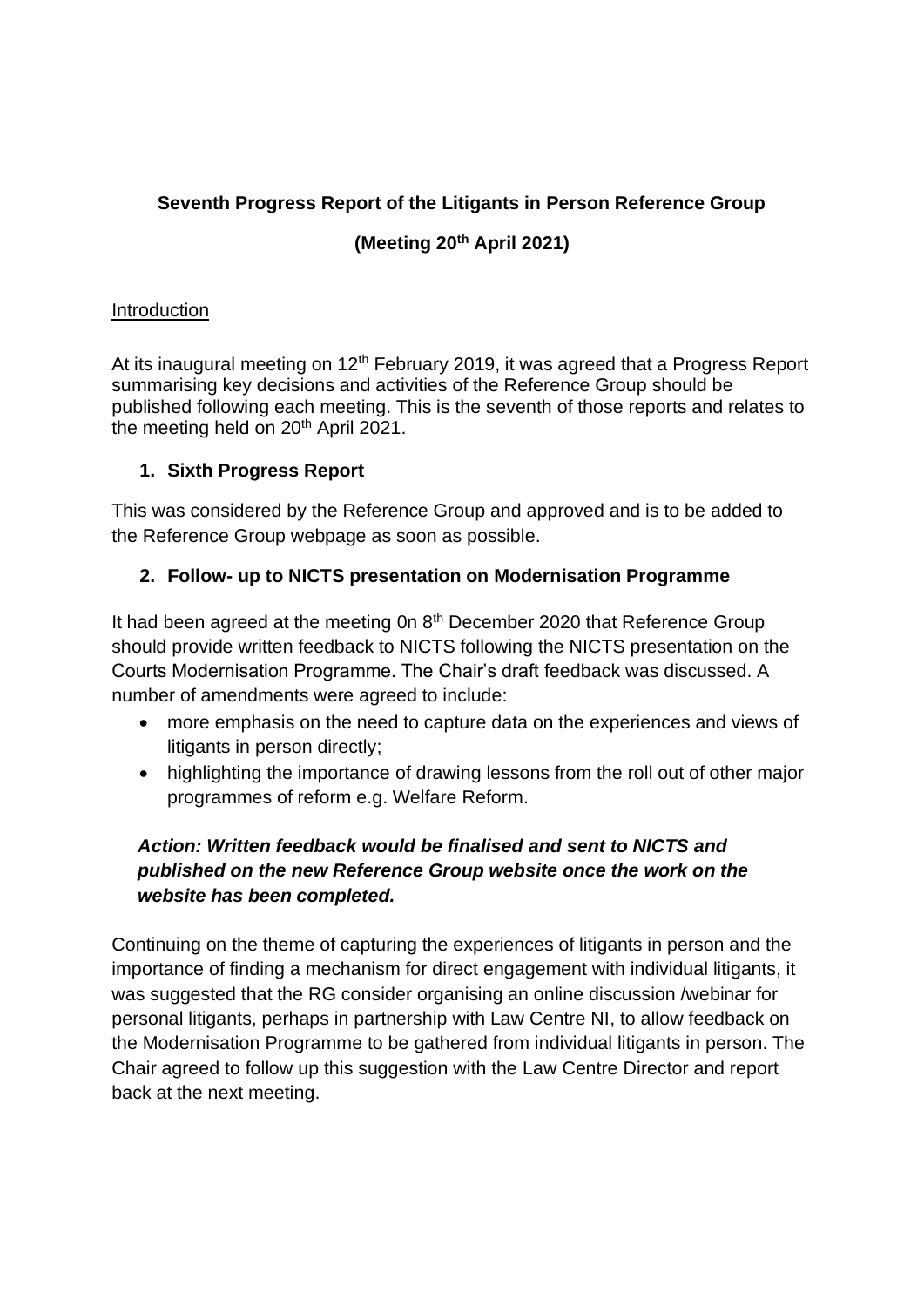#### *Action: Chair to explore the possibility of Law Centre NI facilitating a webinar to gather views on the Modernisation Programme from litigants in person.*

It was also noted that with Peter Luney will be leaving his post as NICTS Chief Operating Office and that early engagement with his successor will be important for the RG.

## **3. Future training events**

At its meeting in December 2020 the Reference Group agreed to explore possibilities for a training webinar to be held in autumn 2021. It was also agreed that this, the Reference Group's second training event, should have a focus that would encourage the participation of litigants in person, as the first training event *(*Dealing *with distressed clients – February 2020*) had been aimed primarily at the legal practitioners.

Following the Civil Justice Council report 'Vulnerable witnesses and parties within civil proceedings: current position and recommendations for change' (Feb 2020), there has been a change to the Civil Procedure Rules in GB to make clear that dealing with a case justly includes ensuring that the parties can participate fully, and goes much wider than litigants in person, this development is clearly potentially very relevant. It was agreed that further consideration should be given to developing this into a webinar and that an outline event proposal would be circulated for further consideration by members of the Reference Group.

# *Action: Proposal to be circulated to the group for consideration in advance of the next meeting*

## **4. Website**

There has been a delay in setting up the new website but the domain name has been secured i.e. litigantvoice.co.uk and a new logo should be available shortly to circulate to the Reference Group

# *Action: New logo to be circulated to the group when available*

# **5. External Engagement**

## Shadow Family Justice Board

The Chair of the Shadow Family Justice Board. Judge Keegan had written to the Chair of the Reference Group some time ago to say that the Board would be inviting her along to talk about the work of the group. As the next meeting is 17<sup>th</sup> May, it was agreed that the Chair should follow this up.